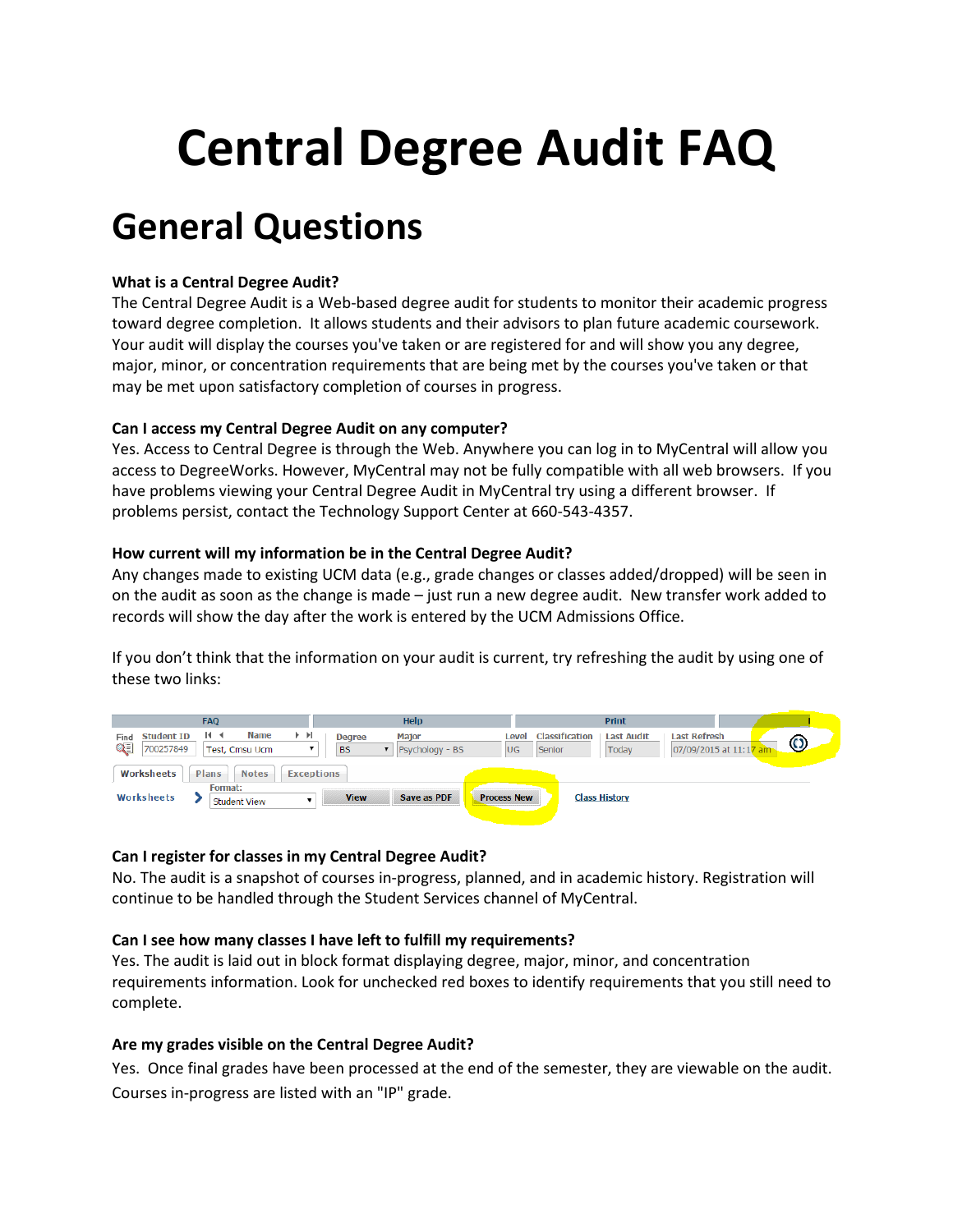#### Can I see a list of all of the classes I've taken?

Yes. Click on the Class History link at the top of the audit for a chronological list of courses taken at UCM as well as transfer courses.

| <b>FAO</b>                                           |                                |                   |                            | <b>Help</b>              |                    |                          | Print                      |                                                                  | <b>Exception Management</b> |
|------------------------------------------------------|--------------------------------|-------------------|----------------------------|--------------------------|--------------------|--------------------------|----------------------------|------------------------------------------------------------------|-----------------------------|
| 14.4<br><b>Student ID</b><br>Find<br>Q≣<br>700257849 | <b>Name</b><br>Test, Cmsu Ucm  | ÞН                | <b>Degree</b><br><b>BS</b> | Major<br>Psychology - BS | Level<br>UG.       | Classification<br>Senior | <b>Last Audit</b><br>Today | <b>Last Refresh</b><br>07/09/2015 at 11:17 am                    | $\odot$                     |
| Plans<br>Worksheets                                  | <b>Notes</b>                   | <b>Exceptions</b> |                            |                          |                    |                          |                            |                                                                  |                             |
| Worksheets                                           | Format:<br><b>Student View</b> |                   | <b>View</b>                | Save as PDF              | <b>Process New</b> |                          | <b>Class History</b>       |                                                                  |                             |
| History                                              |                                |                   |                            |                          |                    |                          |                            |                                                                  | (not frozen)                |
| What If                                              |                                |                   |                            |                          |                    |                          |                            | Save Save this audit with this new description and freeze status |                             |

#### Why isn't my information up-to-date?

There could be several reasons. One is that Central Degree may not have refreshed since a change was made (the information is refreshed nightly). Second, there could be some paperwork that needs to be completed. For example, if you have completed transfer courses, it is possible that the university has not received an official transcript or the coursework is pending departmental review. Undergraduate students should check with the Office of Admissions (660-543-4290) if your transcript or audit does not reflect transfer work you have completed. Graduate students should contact the Graduate School (660- 543-4621).

If you don't think that the information on your audit is current, first try refreshing the audit by using one of these two links:

| <b>FAQ</b>                                                                                           | <b>Help</b>                                                   |                                                | <b>Print</b>                                                                           |
|------------------------------------------------------------------------------------------------------|---------------------------------------------------------------|------------------------------------------------|----------------------------------------------------------------------------------------|
| <b>Name</b><br>> 1<br>14.4<br><b>Student ID</b><br>Find<br>$Q \equiv$<br>700257849<br>Test, Cmsu Ucm | <b>Major</b><br><b>Degree</b><br><b>BS</b><br>Psychology - BS | Classification<br>Level<br><b>UG</b><br>Senior | <b>Last Audit</b><br><b>Last Refresh</b><br>$\odot$<br>07/09/2015 at 11:17 an<br>Today |
| Worksheets<br>Plans<br><b>Notes</b>                                                                  | <b>Exceptions</b>                                             |                                                |                                                                                        |
| <b>Format:</b><br>Worksheets<br><b>Student View</b>                                                  | <b>View</b><br><b>Save as PDF</b>                             | <b>Process New</b>                             | <b>Class History</b>                                                                   |

If that doesn't help, you should consult your academic advisor for a review of your audit. Any exception to major, minor, or concentration requirements should be discussed with your major/minor advisor or academic department personnel.

#### How can I update information?

Students cannot update course information on the Central Degree Audit. To change your major/minor/concentration/catalog year, please see your academic advisor.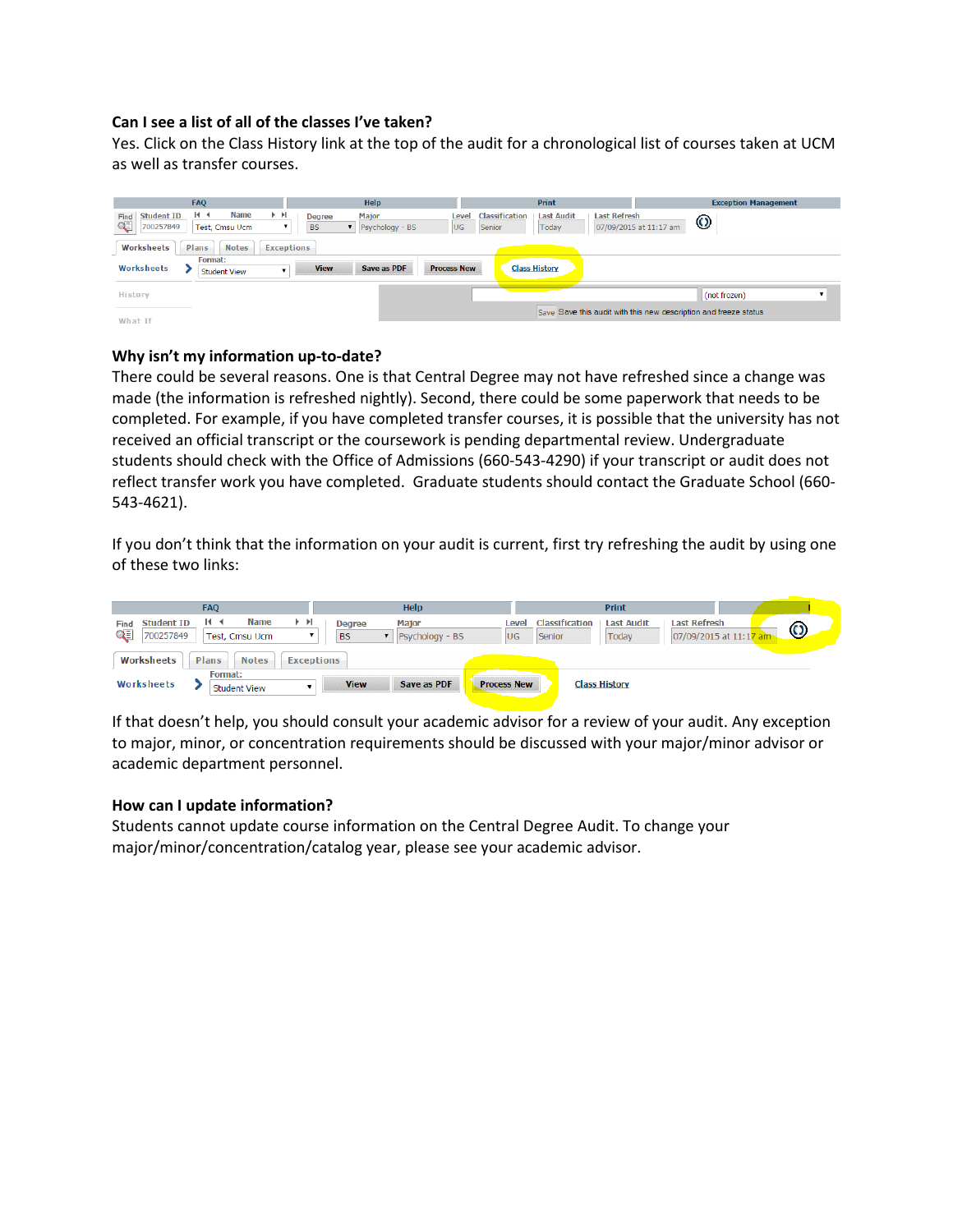# Using the Audit

#### Basic Degree Requirements

In addition to general education and specific major/minor requirements, all students must meet general degree requirements. Some of these vary based on degree type:

| <b>Bachelor of Science</b>                                                                                                                 | Catalog Year: 2015-2016 Hours Required: 120<br><b>Hours Applied: 3</b><br>GPA: 4.00                                                 |  |
|--------------------------------------------------------------------------------------------------------------------------------------------|-------------------------------------------------------------------------------------------------------------------------------------|--|
| 30 hours at Central                                                                                                                        | Still Needed: A minimum of 30 hours must be taken at Central. You currently have 3 hours, you still need 27 more hours.             |  |
| Last 12 hours must be taken at Central.                                                                                                    | Still Needed: The last 12 hours must be taken at Central. You currently have 3 hours, you still need 9 more hours.                  |  |
| 30 hours in 3000 or 4000 level courses                                                                                                     | Still Needed: A minimum of 30 upper-level hours must be taken. You currently have 0 hours, you still need 30 more hours.            |  |
| 20 hours in 3000 or 4000 level courses at Central                                                                                          | Still Needed: A minimum of 20 upper-level hours must be taken at Central. You currently have 0 hours, you still need 20 more hours. |  |
| <b>V</b> You meet the minimum cumulative 2.00 GPA                                                                                          |                                                                                                                                     |  |
| Complete an application for degree online at http://www.ucmo.edu/portal/degreeapp/ when all requirements are met using in-progress courses |                                                                                                                                     |  |
| Gened Assessment                                                                                                                           | Still Needed: See Gened Assessment section                                                                                          |  |
| State Law Requirement                                                                                                                      | Still Needed: See State Law Requirement section                                                                                     |  |
| <b>General Education Requirements</b>                                                                                                      | Still Needed: See General Education Requirements section                                                                            |  |
| <b>Major Requirements</b>                                                                                                                  | Still Needed: See 43-118 Fashion: Textiles and Clothing in Business section                                                         |  |

#### Hours Earned/Hours Needed

All students need a minimum of 120 hours to graduate. If your program requires more than 120 hours, the degree audit will tell you:

| <b>Bachelor of Science</b>                                                                                                                 | Catalog Year: 2015-2016 Hours Required: 120<br>GPA: 4.00                                                                            | <b>Hours Applied: 3</b> |  |
|--------------------------------------------------------------------------------------------------------------------------------------------|-------------------------------------------------------------------------------------------------------------------------------------|-------------------------|--|
| 30 hours at Central                                                                                                                        | Still Needed: A minimum of 30 hours must be taken at Central. You currently have 3 hours, you still need 27 more hours.             |                         |  |
| Last 12 hours must be taken at Central.                                                                                                    | Still Needed: The last 12 hours must be taken at Central. You currently have 3 hours, you still need 9 more hours.                  |                         |  |
| 30 hours in 3000 or 4000 level courses                                                                                                     | Still Needed: A minimum of 30 upper-level hours must be taken. You currently have 0 hours, you still need 30 more hours.            |                         |  |
| 20 hours in 3000 or 4000 level courses at Central                                                                                          | Still Needed: A minimum of 20 upper-level hours must be taken at Central. You currently have 0 hours, you still need 20 more hours. |                         |  |
| Vou meet the minimum cumulative 2.00 GPA                                                                                                   |                                                                                                                                     |                         |  |
| Complete an application for degree online at http://www.ucmo.edu/portal/degreeapp/ when all requirements are met using in-progress courses |                                                                                                                                     |                         |  |
| Gened Assessment                                                                                                                           | Still Needed: See Gened Assessment section                                                                                          |                         |  |
| State Law Requirement                                                                                                                      | Still Needed: See State Law Requirement section                                                                                     |                         |  |
| <b>General Education Requirements</b>                                                                                                      | Still Needed: See General Education Requirements section                                                                            |                         |  |
| <b>Major Requirements</b>                                                                                                                  | Still Needed: See 43-118 Fashion: Textiles and Clothing in Business section                                                         |                         |  |

"Hours Applied" includes both previous hours you have earned PLUS any hours that you have inprogress.

#### Where can I find my major GPA?

Your major GPA is a calculated GPA based on coursework used to fulfill major requirements. This GPA will appear within the major block requirements of your audit. Additionally, depending upon your college, the major GPA may also include courses that potentially could have been used within the major block but were not needed to fulfill specific requirements.

| $\blacksquare$ 42-303 English                  |                                                                                                                                                                                                                                                                         |                                                            |                                                                                                           |         |                        |  |  |
|------------------------------------------------|-------------------------------------------------------------------------------------------------------------------------------------------------------------------------------------------------------------------------------------------------------------------------|------------------------------------------------------------|-----------------------------------------------------------------------------------------------------------|---------|------------------------|--|--|
| Unmet conditions for this set of requirements: | more hours.<br>A minimum of 12 upper-level hours in the major is required. You currently have 3 hours, you still need 9<br>more hours.<br>A minimum of 9 upper-level hours in the major at UCM is required. You currently have 3 hours, you still<br>need 6 more hours. |                                                            | A minimum of 15 hours in the major must be taken at Central. You currently have 6 hours, you still need 9 |         |                        |  |  |
| Major Requirements                             |                                                                                                                                                                                                                                                                         |                                                            | Still Needed: 5 Classes in ENGL 2010* and 2020* and 3240 and 4240 and 4360*                               |         |                        |  |  |
| Upper-level electives in ENGL                  |                                                                                                                                                                                                                                                                         | <b>ENGL 3052</b><br>Still Needed: 3 Hours in ENGL 3@ or 4@ | Adv Fictn Writ                                                                                            | B.      | Spring 2006            |  |  |
| <b>M</b> Electives in ENGL                     |                                                                                                                                                                                                                                                                         | <b>ENGL 2000</b><br><b>ENGL 2830</b>                       | Orientation For The Major<br>Literature For Adolescents                                                   | B<br>R. | Fall 2006<br>Fall 2006 |  |  |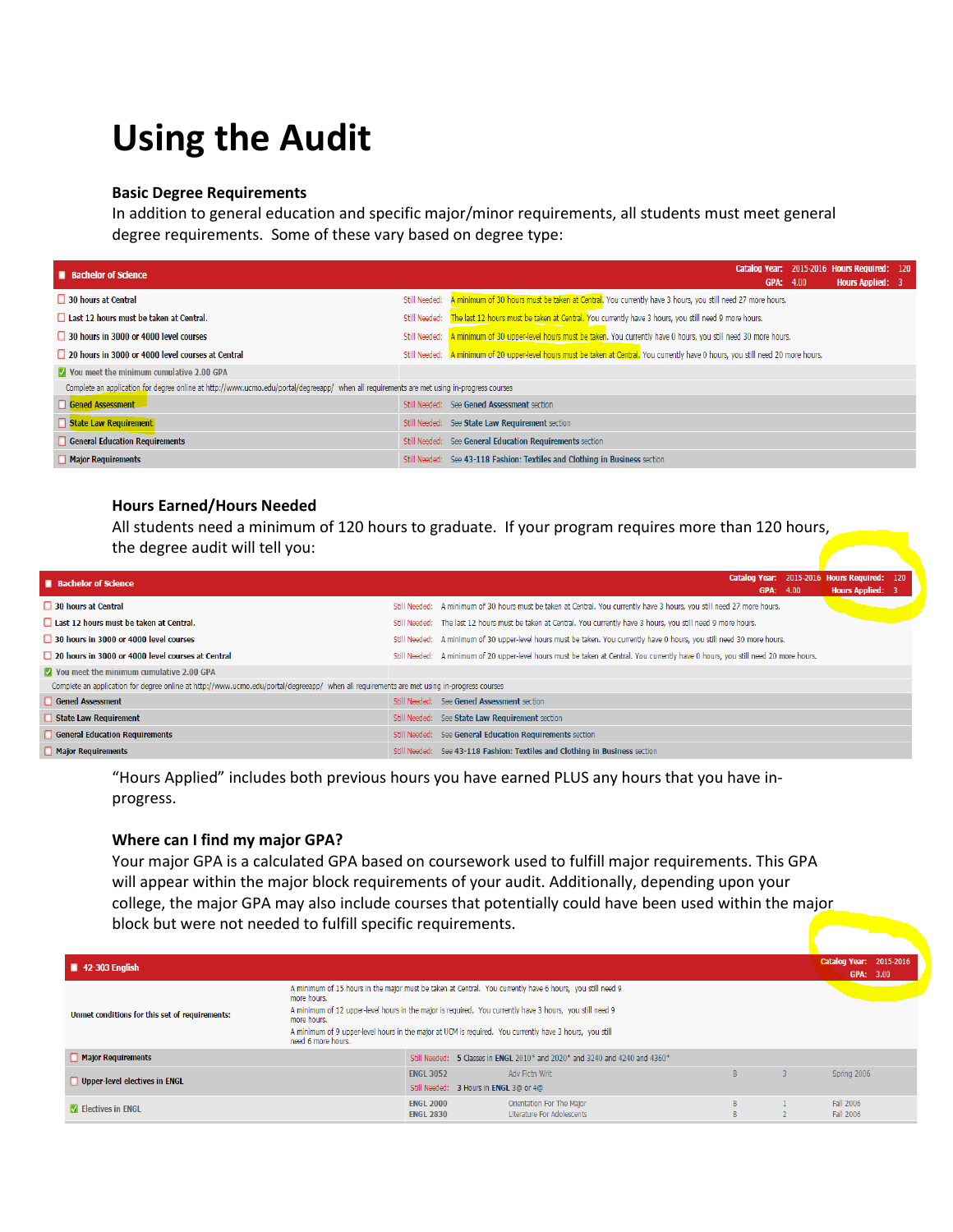#### How do I know what classes I need to take?

Your audit will outline for you courses still needed to meet degree, major, minor, and/or option/area (if applicable) requirements within each specific block. You may then use this information to discuss your plan with your academic advisor.

To quickly look for classes still needed look down the left side of the audit for boxes outlined in red. These boxes indicate a requirement is not fully met. In that line you will see the words "Still Needed:". The audit will list out the specific course(s) or requirements needed to fulfill that particular requirement.

#### Why isn't there a check mark next to a requirement I've already completed?

There could be a few reasons:

- the course did not meet the minimum grade requirement for use in your program of study
- the course (if transfer work) did not articulate to a UCM course (transferred in as ELCT credit) and you will need to meet with your academic advisor if it's a general education class or your department chair/program coordinator if it's a major/minor course to inquire about a possible substitution

Graduate students should contact the Graduate School.

# My record shows that my major is still undeclared but I have declared a major. Why doesn't my major show? (Or….I've changed my major, but the old major still shows.)

Undergraduate students should check with the academic college where the declaration was submitted. Graduate students should contact the Graduate School.

#### Where can I see my second major or my minor?

Central Degree is designed to show a listing of your majors and minors in the Student View audit. Additionally, each major and minor is broken out into individual requirement blocks within the audit. Students pursuing simultaneous degrees or a second major in a degree will need to click on the Degree drop-down box at the top of the Student View audit in order to view the additional requirements for second degrees.

#### Where can I see my audit for my second degree?

You can access your second degree audit by using the Degree drop down menu at the top of the screen.

| <b>FAO</b>                                               |                                                                                     | <b>Help</b>                                            |                                                 | <b>Print</b>                                      | <b>Exception Management</b>                                      |
|----------------------------------------------------------|-------------------------------------------------------------------------------------|--------------------------------------------------------|-------------------------------------------------|---------------------------------------------------|------------------------------------------------------------------|
| $14$ $4$<br><b>Student ID</b><br>Find<br>QĒ<br>700257849 | $\blacktriangleright$ $\blacktriangleright$<br><b>Name</b><br><b>Test. Cmsu Ucm</b> | Major<br><b>Degree</b><br><b>BS</b><br>Psychology - BS | <b>Classification</b><br>Level<br>UG.<br>Senior | <b>Last Audit</b><br><b>Last Refresh</b><br>Today | $\odot$<br>07/09/2015 at 11:17 am                                |
| Plans<br>Worksheets                                      | <b>Notes</b><br><b>Exceptions</b>                                                   |                                                        |                                                 |                                                   |                                                                  |
| Format:<br>Worksheets                                    | <b>Student View</b>                                                                 | <b>View</b><br>Save as PDF                             | <b>Process New</b>                              | <b>Class History</b>                              |                                                                  |
| <b>History</b>                                           |                                                                                     |                                                        |                                                 |                                                   | (not frozen)                                                     |
| What If                                                  |                                                                                     |                                                        |                                                 |                                                   | Save Save this audit with this new description and freeze status |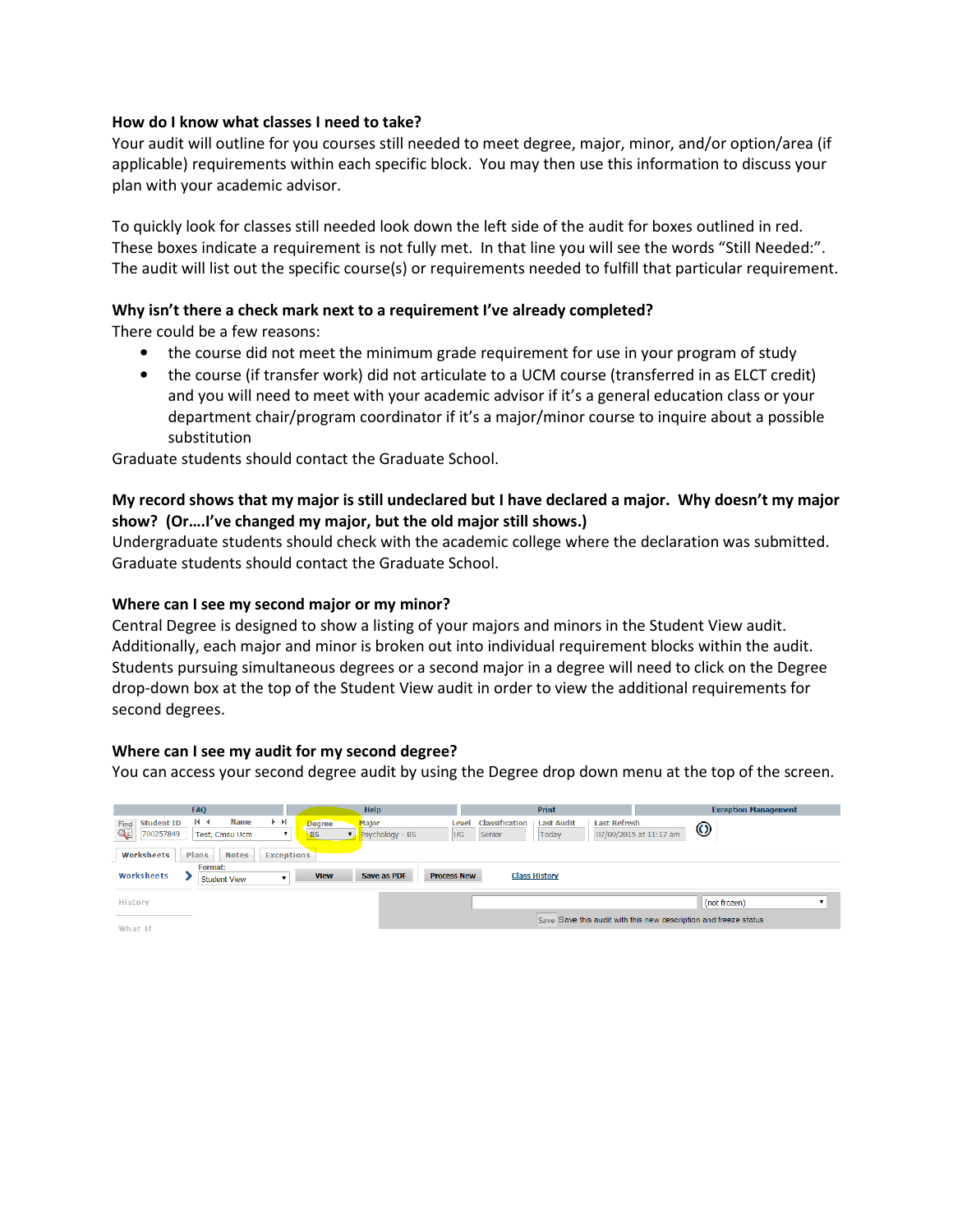#### Why isn't my transfer work meeting a requirement?

There could be a few reasons:

- the course did not meet either the minimum number of credits and/or minimum grade requirement for use in your program of study
- all requirements have been met and this course is simply not needed
- if the course did not articulate to a UCM course (transferred in as ELCT credit), you will need to meet with your academic advisor if it's a general education class or your department chair/program coordinator if it's a major/minor course

# My advisor told me that a course I took would be substituted for a requirement. Why doesn't this information appear in my audit?

You should contact your advisor to resolve any general education substitution issue. Any waivers, substitutions, or exceptions for major, minor or concentration requirements should be processed by your department chairperson or program coordinator/faculty advisor.

### If all of the boxes are checked, does that mean I'm graduating?

Not necessarily. If you have applied to graduate, the Office of the Registrar or Graduate School will perform a preliminary audit of your coursework and a final audit after all grades have been submitted to determine if you are eligible to graduate. You will be notified by the Office of the Registrar or Graduate School of any deficiencies that prevent your graduation.